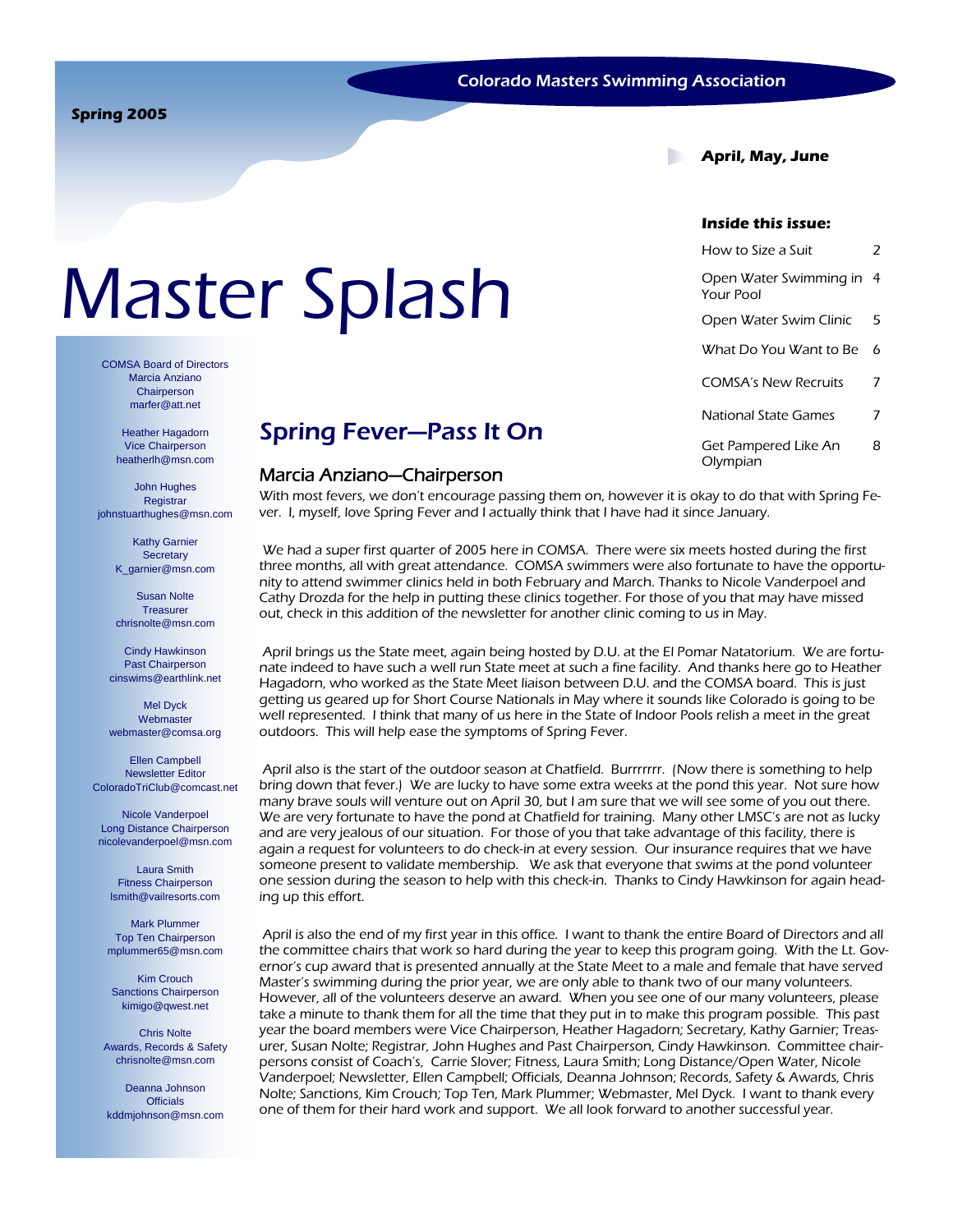### The Swim Suit Sizing Snafu

#### Melanie Dullea—South Suburban Masters; Team Rep Sales at Out of Breath Sports

The weather in Colorado is crazy this time of year, yet you have managed to start your planning for the spring and summer. The training sessions have been posted, and your calendar is full of upcoming triathlons, or maybe it's just one Danskin race. Running outside has been attempted, without breaking your neck on the lingering ice that lies on the sidewalk, and furthermore, there's been no emotional scarring from wearing bike shorts to your spinning class. However, the worst has been put off long enough…you must now go buy a swim suit!

 Perhaps, you possess a swim suit already, but the modest boxer with the huge pockets that can hold gallons of water isn't going to cut it. Same with the sexy number that was perfect for the many spring breaks in warmer climates, and/or the "mommy" suit that endured many a summer with the kids. Perhaps the suit that you thought was in good shape, has, upon pulling it out of the out-of-season-box, disintegrated into a shower of white lycra flakes and the elastic cracked. Its time to go try on a suit for the training season ahead, or for the triathlons you'll be racing in.

 Without sounding too much like an episode of "What Not To Wear," there are actually a few rules to sizing a suit for yourself. Arm yourself with these rules when you go to your local swim shop, and they will help tremendously. First of all, there is the basic lycra suit. This kind of suit can be used for training purposes and for racing. Lycra suits should fit tight, but comfortable. Ladies, you will find that the suits come in sizes according to your bust size (ha, too funny!), although sometimes they also have an equivalent dress size on the tag. Men, the suits will be in your waist size. Keep in mind, the lycra will stretch as it is worn, and gets bigger when it is wet. A suit that is sized too big will actually catch a lot more water and make it wear out quicker, so try to avoid developing a suit that has an afterlife of a parachute. You'll find that after trying on several sizes, that you will actually be in a much smaller suit than you had expected. The idea is to size down, without cutting off oxygen and blood supply to areas of your body.

 Snug! Tight? That may not be too appealing, but you are doing yourself a disservice by getting a suit too big. Speaking of which, we are going on to snugger and tighter suits—the purist form of racing suits. For example, the Speedo FSII or the TYR Aquashift, are suits that you saw the Olympians wearing during the swimming events and the triathlon. Rule of thumb from the experts is, that these suits that have the legs and/or arms on them, should be a small enough size, that it takes a good 15 minutes to get your frame into them. Gentlemen, it behooves you to have a person to zip you up! These suits provide a Teflon-coated surface which is slick and fast! Also, they provide compression, and floatation factors for swimming at the speed of sound, all enhanced by performing in them dry. So after you have endured a small heart attack getting your fast suit on, wipe off the sweat, and get ready to swim fast!

 Fitting a wetsuit can also be as fun as getting a fast suit on. These suits keep you toasty warm while navigating those open water venues. Again, these have to fit tight. Nothing is more disconcerting than to have freezing water rushing in towards your chest (or other areas), because there are gaps in the wetsuit. Close fit also helps you avoid a "bucket affect" where water has come in and won't exit, so you feel as if you're towing a bucket behind you, or worst, another person! Sizing charts for wetsuits are provided by the manufacturers, and consist of height and weight measurements to target your wetsuit size. Another recent trend by wetsuits companies, is to provide separate pieces to aid in warmth, and ease the duration of your transitions.

 The last kind of suit you will encounter at a swim shop is a polyester suit. Made primarily to train in and not to race, these suits are fabricated with polyester which is much more resistant to chlorine. These have to fit just right, because they will not stretch or fade. Try to stay more in the true size that you would wear, maybe even going up a size from a lycra suit that you may train in. These suits are "the best" for training, because they stay beautiful and colorful, and you're not replacing it in 6 weeks. Guys, you have choices now of racers, jammers and poly mesh trainers to put over that strange, brownish, old suit you've been wearing! Ha!



"Guys, you have choices now of racers, jammers and poly mesh trainers "

 Triathletes! Take a deep breath and plunge in. Although there are many choices in suits, don't be overwhelmed. Get a great fitting suit for you triathlon season, and look awesome! Good luck!



"That sexy number that was perfect for spring break isn't going to cut it."

Without sounding like an episode of "What Not To Wear", here are a few rules to sizing a suit for

yourself.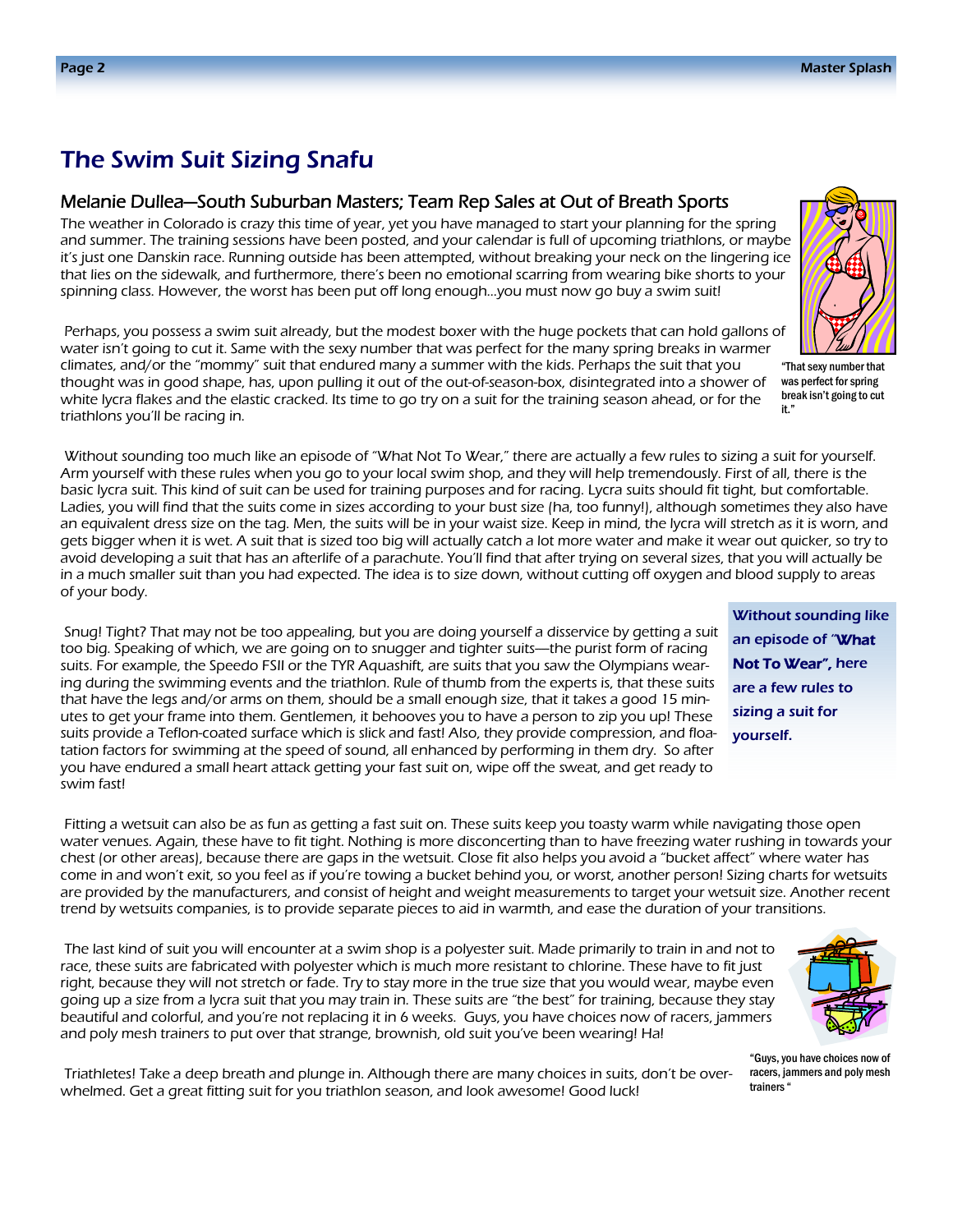

Chatfield Swimming begins Saturday, April 30th!

### Cindy Hawkinson—Past Chairperson

Chatfield Swimming for the 2005 season begins on Saturday, April  $30<sup>th</sup>$ ! That's correct, we've got an additional two weeks on the front of the season and an additional two weeks on the back (our last day will be October  $8<sup>th</sup>$ ). Swimming times and days are from 4:30 – 7:00 p.m. Mondays and Wednesday and on Saturdays from 7:30 – 10:00 a.m.

What I need from each of you, as well as your training partners that meet you down at the Pond, is help…with a capital H! Insurance regulations require us to have a check-in table each day for the entire time the pond is in use by COMSA-registered swimmers. This is not a difficult job, but it must be done. If we don't have check-in, we don't swim….period. With the additional days, I'll need more volunteers. There are 70 days in the Open Water Season at Chatfield. If each one of the swimmers at Chatfield volunteered for one day we would have more than enough people. The 'tag-teaming' method of check-in works great. You and a buddy meet at the pond. One swims, the other runs check-in and then you switch. That way you both get to swim.

So here is what I'd like you each to do:

 A. Let me know if you have a desire to help at Chatfield. Some of you are strictly pool swimmers and have no desire to go near open water. That's o.k. Just let me know. Some of you may be pool swimmers, but want to help anyway, that's even better.

 B. Look at your calendars. Pick out a day or two that you can say, positively, you will be at the Gravel Pond and volun teer for check-in.

C. Email me back with your dates, phone number and if you want to have a tag-team set up for you.

 D. Talk to all your workout buddies that use the Gravel Pond. Have them email me (cinswims@earthlink.net) or call me at 303-660-5501.

That's all there is to it, folks. See you down at the Pond—bring your wetsuits!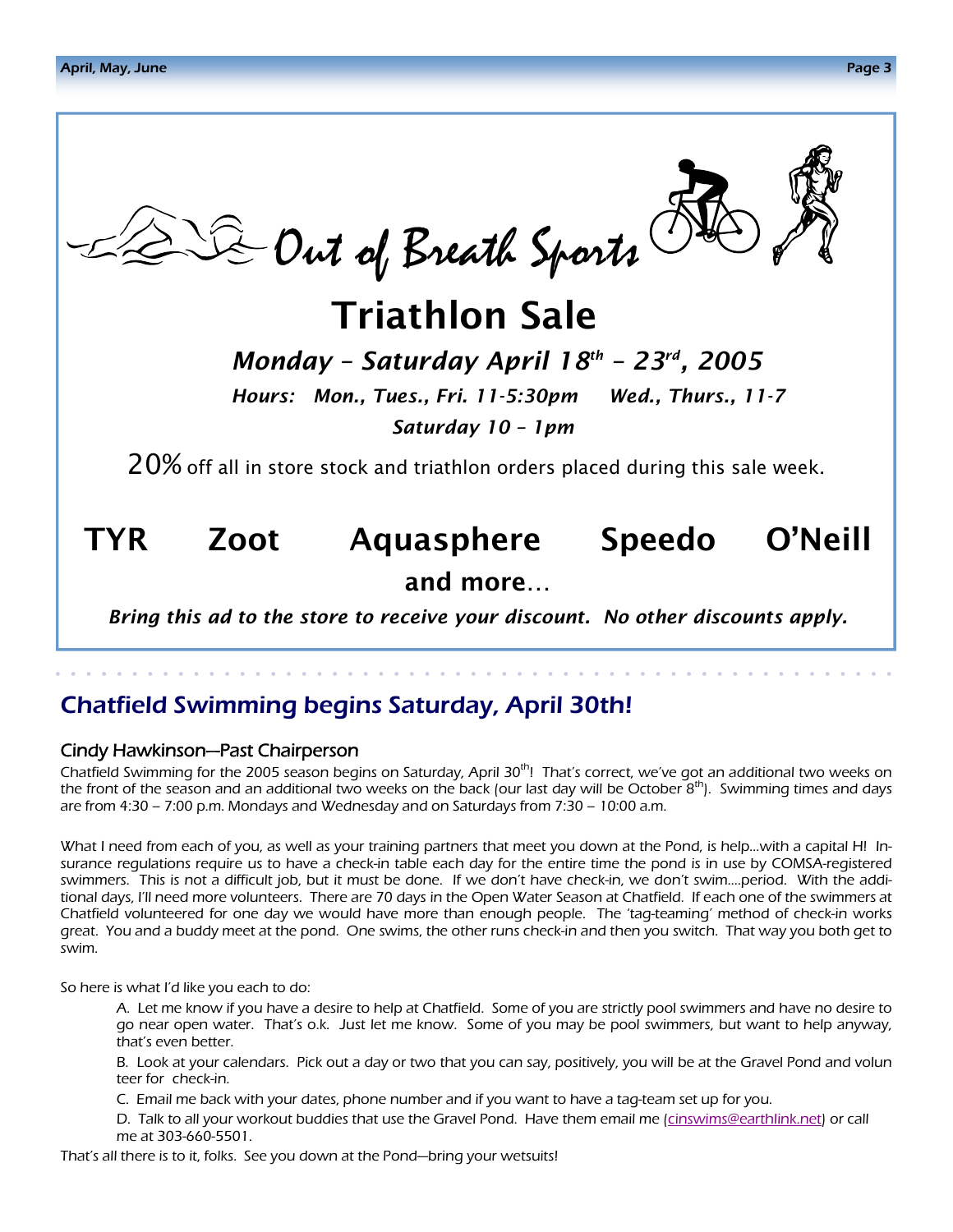### Open Water Swimming in Your Pool

#### Bob Bruce, ASCA Level Five Coach, Head Coach of Central Oregon Masters Aquatics

Let's face facts. Swimmers who always train in pools have become a bit pampered. The water is generally clear, occasionally crystalline. Mysterious flora and fauna are absent, other than a wayward leaf or that hairball scudding along the bottom. Your lane is isolated by lane lines, marked by the black line, and calm due to the lines and overflow system. End walls are marked for turns, and backstroke pennants wave overhead as required. Butterflyers and breaststrokers wouldn't have it any other way.

 Real swimming—done by real swimmers—is done in large bodies of water in the great out-of-doors. At some point, you may hear the Sirens call you to participate in a primordial rite called open water swimming. Events like these must be approached with careful preparation, not merely physical but also mental, emotional, and spiritual. But the metaphysical questions—such as your real place in the aquatic food chain—are best left to the realm of philosophy. Let's focus here the basic physical skills needed for successful open water swimming and how you can do them in your pool. Break away from your daily humdrum existence, turn your pool into a pond, and join the fun!



Make your pool seem more like the open water by removing the lanes lines for your next workout.

"There are 5 essential skills required in Open Water Swimming; swimming with others, drafting,

handling rough water,

navigating, and rounding buoys.

 Beyond basic survival—processing oxygen—there are five essential skills required in open water swimming: swimming with others, drafting, handling rough water, navigating, and rounding buoys. Without detailing the intricacies of these skills, here's how to practice them in your pool.

Swimming with others: You may think that you've shared your practice lane, but not really. Put your whole team in one lane (double-wide with a big team) and swim lengths without staggered starts. Start slowly, so that everyone can accommodate to the stray elbows, hands, knees, and feet. Gradually increase speed to simulate a wild mass start. Or handicap the start to produce a chaotic mass finish. Remember roller derby? Pool racing was never like this!

Drafting: Your coach and lane-mates have been on your case for years for following too closely, but you've secretly been preparing for your open water debut! Within your practice lanes, swim freestyle using two-second departures, taking care at the turns. Feel yourself sliding along easily just behind the soul doing all the work! Now switch places, taking turns leading. Drafting really works.

 Handling rough water: Make a break for freedom! Take out the lane lines! Be aggressive and lower the water level way below the gutters. If your pool has a wave machine, you're in heaven. It's a pale shadow of heavy chop, much different than flat water.

 Navigating: In pools, you swim straight by referring to the black line. Since open water race directors invariably fail to mark the bottoms of their venues, you must resort to lifting your head and sighting your course. Having removed the lane lines, set traffic cones around the pool edge, preferably staggered to prevent steering using the black lines; my favorite pattern is an irregular triangle. Swim cone-to-cone practicing straight-line swimming by lifting your head regularly, sighting the cones. Having mastered that skill, try closing your eyes underwater and opening them only when you lift and sight.

 Rounding buoys: Get and set a buoy (our first buoys were 18" red playground balls fastened to a line with duct tape—still another use of a great American product!—and anchored by two diving bricks). Allow each swimmer to practice rounding buoys tightly alone, then in small groups, and finally in large groups.

 Having practiced these skills separately, now combine them progressively day-by-day. Start with rough water swimming in groups. Then add drafting, then cone-to-cone navigation, then buoys. Finally integrate all skills by swimming a multiple-loop course, rounding buoys rather than using walls. You can even do intervals, focusing on a specific skill each swim. Each spring, I spend several Saturday practices—typically the zaniest practices of the year—teaching and reviewing open water skills with my team, then turn them loose in the summer to enjoy swimming as it should be.

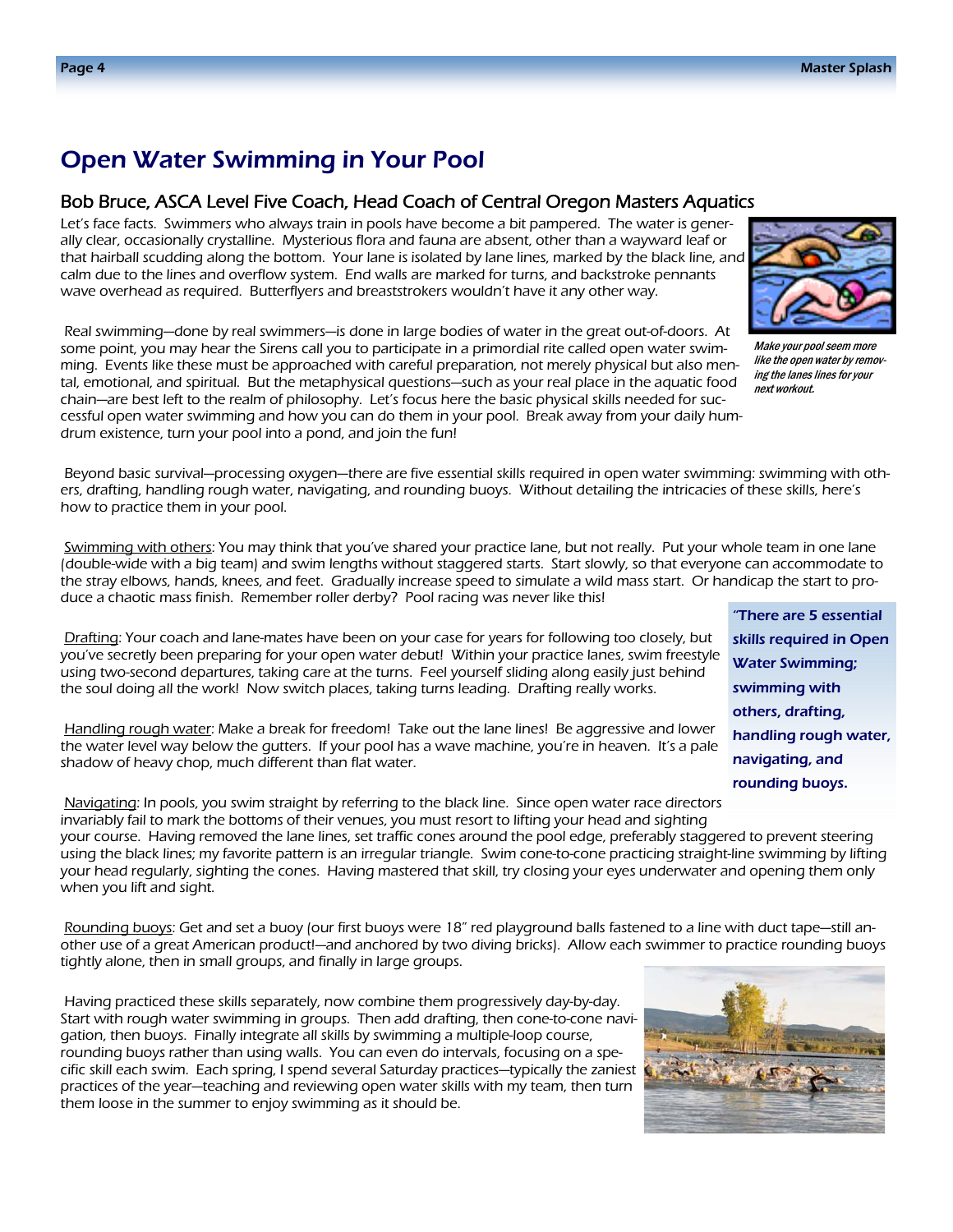## USMS National 10K Open Water Championship Comes to Colorado

### Nicole Vanderpoel—Long Distance Chairperson

Greetings Colorado Open Water Enthusiasts. By now you should be aware that Horsetooth Reservoir in Ft. Collins, Colorado is the place for the 2006 USMS National 10K Open Water Championship. This event will take place on August 13, 2006. George Thornton and the Wingshadow Horsetooth Committee of organizers have already begun planning for this USMS National Event. In our efforts to help Wingshadow make this a truly memorable event for all participants and spectators, Colorado Masters and Wingshadow would graciously accept any help or assistance you could provide in the following categories:

1. Volunteers to assist in registration of swimmers at the Pre-Race Dinner to be held Saturday evening, August 12, 2006.

- 2. Volunteers to assist in Pre-race organization, set up and body marking.
- 3. Volunteers to assist in timing and "catching" the swimmers when finished.
- 4. Sponsorship/donation of items for "goodie bags", water bottles, sunscreen to be distributed to the participants.

5. Donation of Goods or Services for Silent Auction. Proceeds go towards Wingshadow, whose mission it is to help troubled youths in Northern Colorado.

Even though the date is August 13, 2006, there is no time like the present to start planning for this Premier Open Water Swim. If you are interested in having your name placed on the Volunteer list, or wish to sponsor or donate items for the event, please contact Lynn Millar, representative for Wingshadow at **lynnpmillar@yahoo.com**.

Oh My! I almost forgot. You can train for the 2006 National Championship by participating in this year's Wingshadow Horsetooth 10K and 2.4 Mile Open Water Swim to be held August 14, 2005. It is a great opportunity "get your feet wet" and prepare for the next years' National Championship. Please visit the website at www.whswim.com for further information and registration. Hope to see you there!

Wingshadow Horsetooth 10K and 2.4 Mile Open Water Swim August 14, 2005 Www.whswim.com

### Calling All Freestylers, Open Water Swimmers, and Coaches

### Nicole Vanderpoel—Long Distance Chairperson

Mark your calendars now. Back by popular demand, Bob Bruce, head of the USMS Coaches Committee, 2003 USMS Coach of the Year and Accomplished Distance and Open Water swimmer will be returning to Colorado the weekend of May 6th. Bob also will be bringing his wife, Barb along with him to share in the fun! Barb is also an accomplished Master's Coach and swimmer.

This time, Bob will be focusing completely on Freestyle and Open Water Swimming. There will be an opportunity for Coaches to participate in a Mentor Clinic on Friday Evening, May 6<sup>th</sup> at the Colorado Athletic Club Inverness and then share their skills with the Freestyle/Open Water Clinic participants on Saturday, May 7<sup>th</sup> at the Colorado Athletic Club Inverness.

Please check the COMSA website at www.comsa.org later this month for further details and registration information.

Colorado Masters is extremely fortunate to have Bob Bruce, through the support of United States Masters, to help us improve our technique and efficiency as it relates to Freestyle, Distance and Open Water Swimming!



Volunteers will be needed throughout this event.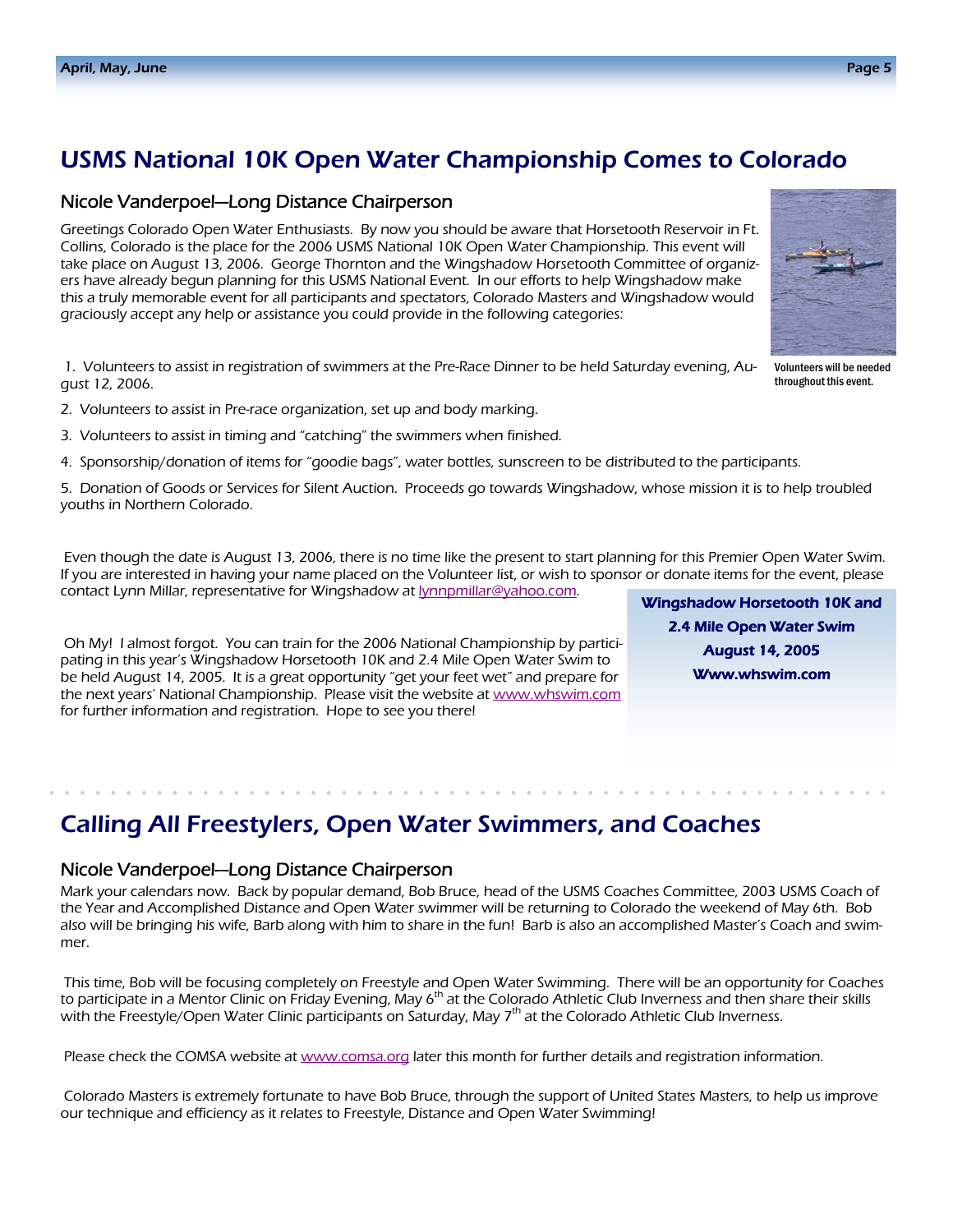### What Do You Want to Be When You Grow Up?

#### Laura Smith—Fitness Chairperson

Have you become the aquatic version of an All You Can Eat buffet? Swimming every event known to Masters, but with poor presentation, lukewarm results, and bland times? Maybe it's time to turn your swimming performances into fine Cuisine.

If you are using a meet as a training session, there's absolutely nothing wrong with entering a variety of events in an assortment of distances. However, if you are trying to get serious about defining yourself as a swimmer, you're going to have to make some choices. Training for the 50 free and training for the 1650 are two very different animals. Sure, sprinters need to do some distance train-



ing to create a solid aerobic base…and, in turn, distance swimmers need to work on speed by incorporating sprints into their workouts. However, to truly reach your full potential in a competitive venue, you're going to have to sharpen your focus.

#### The Sprints:

Those of us not given the gift of fast twitch muscle fibers often look at sprinters as lazy. They hang out at the wall with intervals you could track with a sundial. They are the first group out of the water, the last group in the water, and the only group who has time to laugh, joke and catch up on current events while in the water. Come on…how tough can it be to swim two laps?! The answer: not that hard. However, how difficult is it to swim two laps fast and maintain efficiency? Correct answer: it is VERY strenuous. True sprinting requires a great amount of absolute 100% effort. To be able to give an all out effort, the distance has to be short. So often you hear people say, "I only have one speed." Most of these swimmers say that because to genuinely sprint, hurts. It is a burst of energy, then you're done (although the lactic acid burn in your arms and thighs has just begun!). Emphasis is taken off of pace and tempo, and directed at unbridled velocity. And, in sprinting, efficiency is everything. If you slip a little water here, miss a turn there, and have a bad start—you don't have to worry about

picking up your award after the race. Just collect the free T-Shirt you get for entering. There is no **"Training for the 50** leniency for mistakes at shorter distances. You lay it all on the line, and don't get second chances.

free and the 1650 are two very different animals."

#### Distance:

Are they crazy? Coming in to a long meet a day before everyone else arrives to voluntarily swim back and forth over the long black line up to 66 times? Do these people have some deep inner need to punish themselves? Maybe they lost a bet. Or, maybe these swimmers actually LIKE distance races, and their training and genetics are conducive to succeeding at the 800, the 1000 and the mile. True distance swimmers tend to have a sense of internal rhythm. They like to work on their sense of pace,

and don't mind doing a lot of yardage a challenging, but consistent speed. They start the race out feeling long, relaxed and in control (and no, Sprinters, this does NOT mean they're loafing!!!). They stretch their race out, mentally keeping track of their pace, and knowing when to turn it on a little more. A slower start or one bad turn might not matter quite as much in a longer race, but if you are inefficient with your stroke, the race could feel like a lifetime. Clean, strong strokes are mandatory for having a successful swim.

I'm not advocating that Masters is all about competing. I'm also not trying to convince you to pigeon-hole yourself into a race. However, I'm challenging you to commit. Looking around a Masters meet, I am convinced that the average life span of a Master swimmer is about 400 years. Swimmers just don't get old (don't believe me? Check out Rich Abrahams!)! They are strong and healthy and will certainly outlive the cockroach. So, with this long career ahead of you, spice up your routine a little. Set a goal for the next 4 – 6 months. Pick a race, and train for that one race. Maybe choose a race that is unfamiliar to you. Maybe try a stroke that you normally make an effort to avoid. Maybe aim for that one race that you've always been intrigued with, but

are afraid to try. For a block of time, train for THAT race. It will give your swimming focus, give your training sessions new meaning, and help you expand your talents in the water. Being a jack of all trades isn't a bad thing…but don't be afraid to specialize. You just might uncover a dormant talent you never knew existed! Good luck, and have fun!

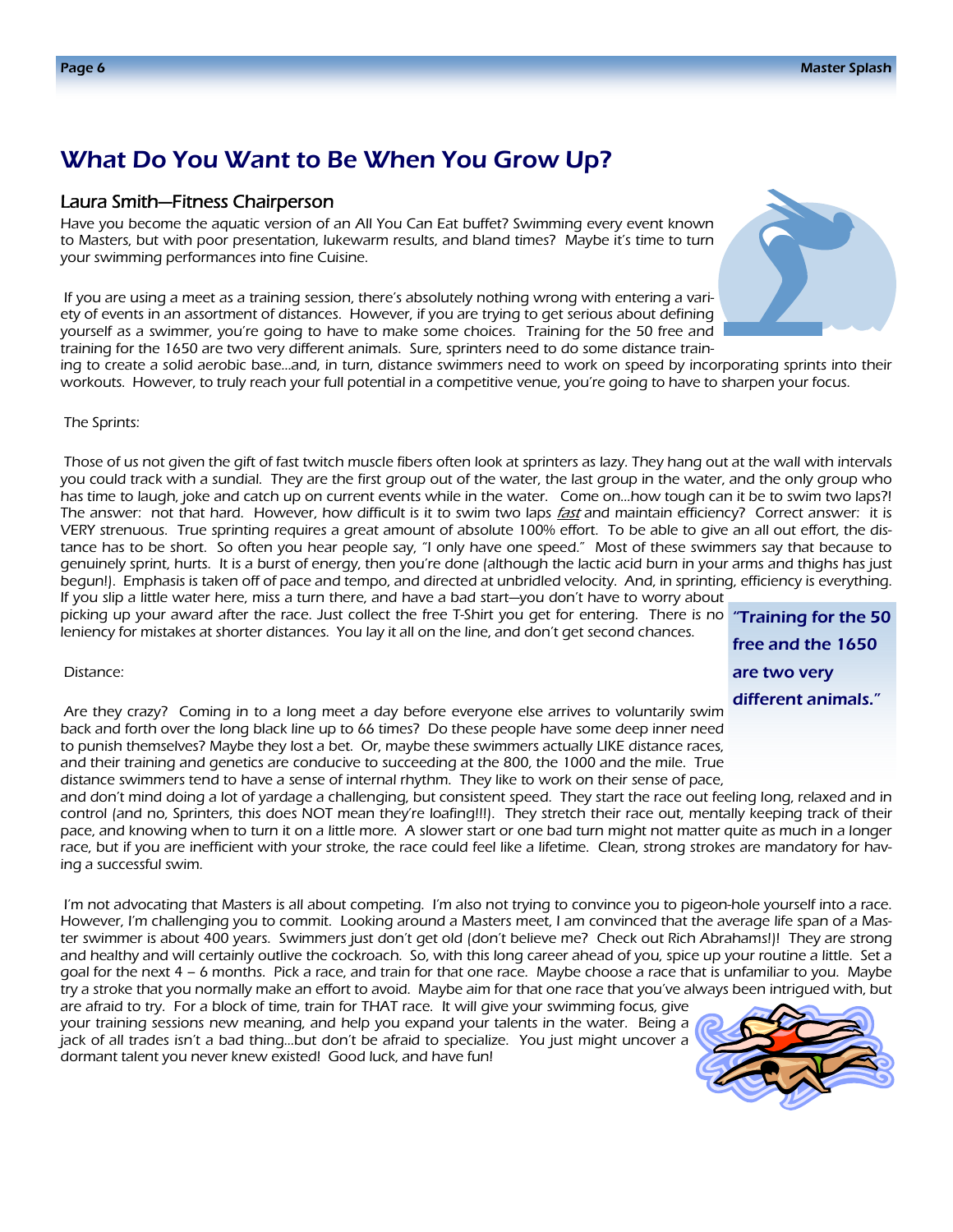### New Chairpersons for COMSA

Please join the Board in welcoming several new volunteers to help out with COMSA. Our new Coach's Chairperson, Carrie Slover is from Pueblo Colorado. Carrie will be responsible for a monthly communication with the coaches – the main link to the swimmer. If your team does not have your coach's email address listed on the website, they will not be included. Please update your team information to include an email address for your coach so that he or she can receive the monthly updates. This can be done by going to the teams section of the website and using the interactive form that is provided. We hope that by reminding our coaches of the many opportunities for fun and fitness events, competitions, etc. sponsored both locally and nationally that the information will be passed on to the swimmers – the core of COMSA.

Another new addition is Gary Reese, the coach of the Thornton Masters, who is joining us as Safety Chairperson. Gary will work with the Sanctions Chair, Kim Crouch, and the Officials Chair, Deanna Johnson along with the Meet Directors to make sure that rules for safety are enforced at our meets. Having taken the steps to sanction most of our meets, we need to be sure that we are adhering to the safety guidelines that go with the liability of insuring these meets. We want to thank Chris Nolte who has been filling the gap for us until we were able to find a permanent Safety Chair.

We have created a new position, Assistant Registrar. Jillian Harvey, coach of the Greenwood Masters has stepped up to assume that position. Over the past several months, Susan Nolte has served in this capacity along with serving as our treasurer and we want to thank her for that. Jillian will handle the front end of the registration process, reviewing forms and checks and forwarding the paperwork to the registrar and treasurer.

We want to thank all of these volunteers for offering their time to help the entire Colorado Swimming Community.

### Masters Workouts Now Available at Arapahoe Community College

Join coach Brett Ploessel at the Arapahoe Community College Fitness Center Pool on Mondays, Wednesdays, and Fridays from 6:15- 7:30 am. This new team offers structured workouts, technique cues, a safe environment, friendly coaching, and fitness. Cost for the masters swim program is \$50.00 for a 10 swim punch card. Program starts Monday March 7th. Initial program space is limited to 15.

The primary focus of Masters Swimming is on the development and support of an adult swim program. This program involves fitness, strength and flexibility training as well as learning sport specific technical skills. It provides an important motivational framework for promoting a lifelong exercise regimen. Benefits masters swimmers can expect include physical and mental well-being. Regular exercise contributes to good health and swimming is considered by health professionals to be one of the best and safest ways to exercise. It benefits the cardiovascular system, reduces cholesterol and has a positive effect on weight control, muscle tone, stress reduction and endurance. It also possibly helps to offset the decrease in bone mass that is progressive with the aging process.

### Registration Now Open for State Games of America

The Rocky Mountain State Games has gone national this year and Colorado swimmers will have a chance to STATE GAMES compete against top-notch swimmers from 33 states in the State Games of America. The swimming competition will be held at the U.S. Air Force Academy, Friday, July 29 through Sunday, July 31.

Masters' divisions are offered in many events and will be run according to U.S. Masters Swimming rules. Gold, silver and bronze medals will be awarded to the top finishers in each event and all athletes are invited to attend the Opening Ceremony on July 28 at the World Arena in Colorado Springs. Admission is free for all SGA athletes.

The State Games of America is open to Colorado athletes of all ages and skill levels and features competition in 24 sports including: 5K run, archery, badminton, basketball, billiards, bowling, diving, gymnastics, field hockey, figure skating, foosball, golf, inline hockey, martial arts, racquetball, soccer, softball, swimming, table tennis, tennis, track & field, triathlon, weightlifting and wrestling.

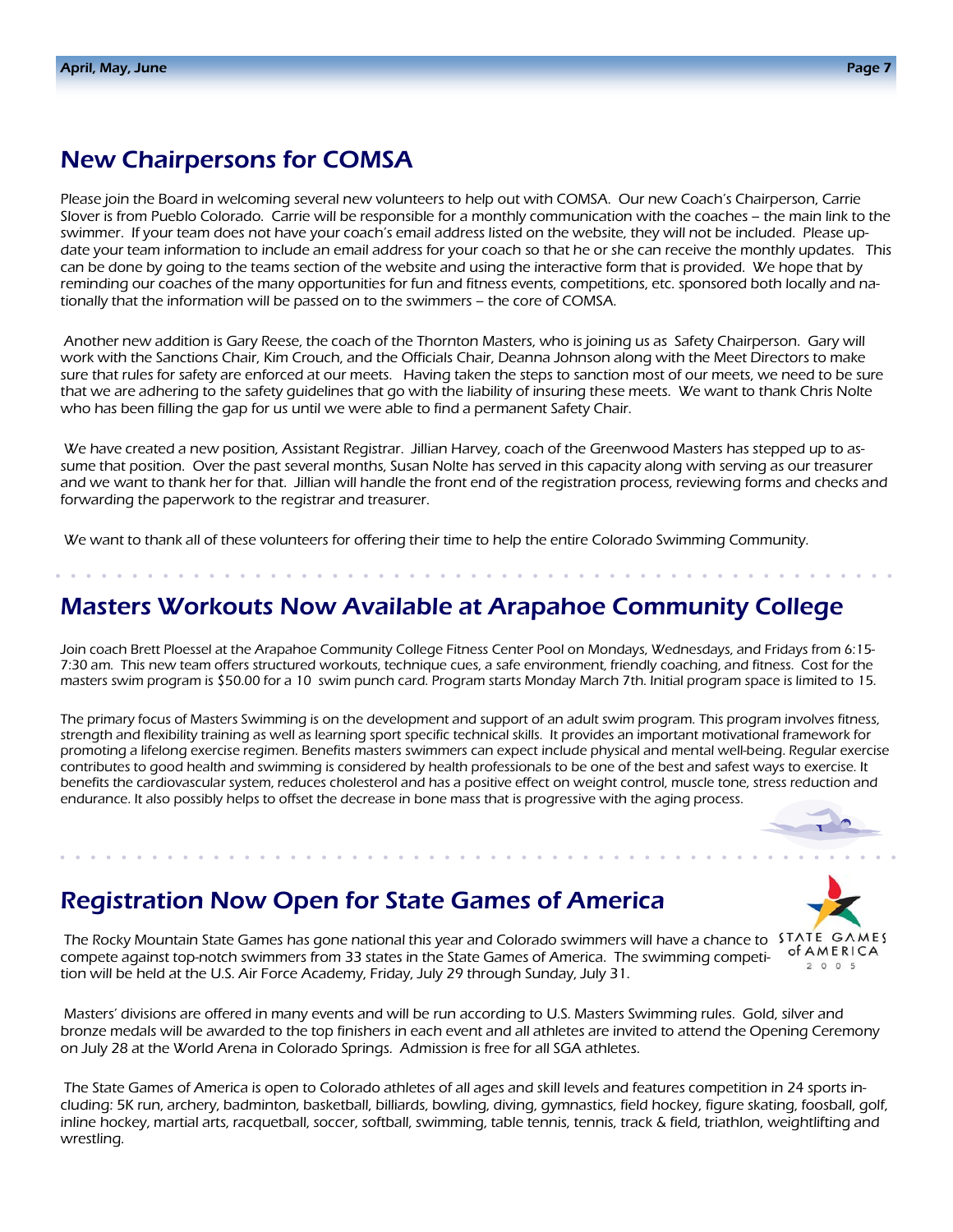### Adventure at the Olympic Training Center

It is a rare opportunity to access the world's most sophisticated resources for assessing parameters of swimming performance. COMSA swimmers Nicole Vanderpoel and Heather Hagadorn were two of the selected swimmers for this year's camp. They stayed with Olympic athletes in the inspiring and stimulating environment of the US Olympic Training Center in Colorado Springs. They used the 50m indoor pool, the International Center for Aquatic Research Flume (ICAR), biomechanic and physiology labs, and the OTC weight training center. They ate, slept, and met in the OTC Center and athlete dorms. Here is Heather's description of her incredible week.

#### Heather Hagadorn—DU Aquaholics

I recently spent a good part of the 2<sup>nd</sup> week in February at the Olympic Training Center in Colorado Springs, for a 5-day swim camp. 18 swimmers were selected from approximately 200 applicants, ranging in ages from 35-69, representing all types of talent from across the country. We had 12 coaches, staff, and scientists paying attention to our every move.

 Not only does this camp focus on swimming technique, but it also gives us exposure to some of the greatest USA Swimming sciences and professionals: Psychology, Physiology, Nutrition, Flexibility/ROM/Strength, Biomechanics and Technology.

 This camp is held once a year, and is the brainchild of Nancy Ridout, USMS past-president and liaison to the USOTC. Her goal is to provide masters swimmers with a unique and special experience, where each swimmer receives individual specialized testing and analysis, lectures and training. In turn, the swimmers are asked to share their experiences and knowledge with as many people as possible. See details regarding the camp at http://www.usms.org/coach/otc.php

 Our days generally lasted from 6AM – 10PM, and the syllabus ran like clockwork. We rarely ever had a break, other than to eat and go take care of nature, yet they were so fulfilling you never wanted to stop and take a break.

- The Biomechanics sessions and stroke training were related and were pretty predictable: review proper stroke technique, perform strokes in the pool, get filmed, get analyzed and learn how to correct the issues (I learned about 50 new drills!!!), and then go back and do it all over again.
- The Psychology was just what you might think: learning how to be confident, train with confidence, and race like you train. Mostly I wanted to learn how to swim just for ME and not to try to live up to other people's expectations (or to live up to the high expectations I set for myself).
- Nutrition, again, just what you might think. I was surprised to learn that I need to consume as many as 2700 calories a day, and that I am just about on target, however I do not get enough calories from carbohydrates. The 100% fruit juice, latte, and Pop-tart routine in the morning is working fine. I just need to add a bagel in the mid-morning and that will cover my missing carbs.
- Strength, Flexibility and ROM (range of motion). We had an awesome physical therapist who knows swimmers inside and out. He gave us tons of great stretching and strength tests and exercises…and he made it all fun too! I do have a strong core and now I know more to make it even stronger.
- Physiology was the most interesting! This included several informative lectures and tests. The main testing included swimming 5x200 free at a specific time, based on a percentage of our best times. The statistics included time, heart rate, stroke rate and lactate. The lactate was taken from blood that was withdrawn from a prick in the ear. After measuring and graphing all data, we found out where our aerobic, high intensity and anaerobic zones were (heart rate based). We also learned if we were sprinters or distance swimmers.
	- **Energy Zones:** http://www.usaswimming.org/USASWeb/DesktopDefault.aspx?TabId=297&Alias=Rainbow&Lang=en
	- Based on my very high lactate, slow lactate recovery and high heart rate measurements (higher than I have ever seen for myself), I was pegged as a sprinter. However, there was one missing all-tell statistic, and that is the factor between your best times. My 50-100-200 factorial differences indicate that I am a true distance swimmer.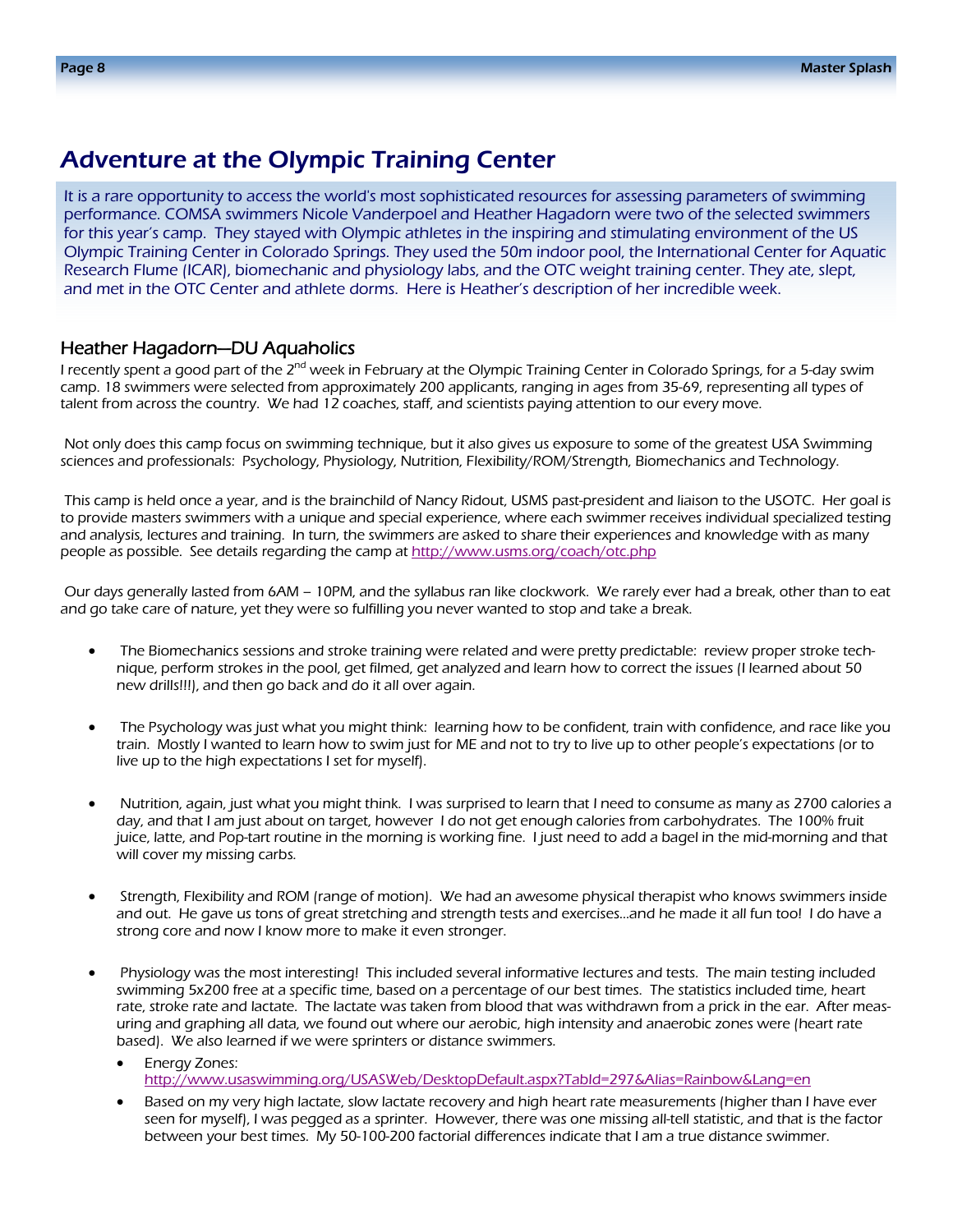### Feel Like an Olympian, if only for 90 seconds continued from page 8

• One of the interesting things is that if I do more lactate training (ouch – that hard sprinting stuff really hurts), the Physiologist says that I will be a much better all-around swimmer…that means I can sprint and I can do distance – and I can do them well…with proper training, that is. I need to learn how to recover from that lactate, and I need to continue to do lots of active recovery, especially after racing. Again, ouch – that lactate training hurts big-time! And I need to keep up my aerobic and strength training as well.

Some of the really cool things that we got to do (besides the lactate testing)…

- 1. The Flume the water version of a treadmill lots of photos
	- I held Janet Evans' 400 Meter Free record pace for 90 seconds not quite half the race but it was awesome to go that fast (1:01 100's, Long Course) for that long!
	- The Flume and Hyperbolic chamber http://www.usaswimming.org/USASWeb/ViewMiscArticle.aspx?TabId=59&Alias=Rainbow&Lang=en&mid=437&It emID=341
- 2. Towing like being towed for 50 Meters behind a speed boat. A cable was able to pull me a full 50 meters in 21 seconds!!!
- 3. Dartswim digital technology (on the PC) that compares your stroke with that of an Olympic athlete one-for-one comparisons at all points. This made the biomechanic sessions really interesting!
- 4. The Vibrator this is a machine that vibrates your muscles at high speed. In sedentary status (you lay your triceps on top of it), it helps you recover faster by increasing blood flow through the muscles. In active status (you use a pull rope attached to the vibrator), it helps pump blood into the muscles and acts as a stimulator for up to 30 minute prior to racing.
- 5. Video, video, video…I came home with three filming sessions and analysis of each one, for all strokes. Three masters coaches provided us with all kinds of hints and tricks for improving our stroke
- 6. Met lots of great scientists we met some of the world's best swimming researchers, and scientists. They highly encouraged us to follow up with them, as they are interested in gathering more statistics on Masters Swimmers (they have tons of info on young swimmers)
- 7. I now have free access to lots of USA Swimming databases that I can use to input data and privately analyze myself also (no comments from the peanut gallery here).
- 8. Met lots of great people
- 9. EAT! We had great food!
- 10. SLEEP! I slept an average of 1 hour more per evening than I do at home!!!

 So it was fun – tons of fun, and I would recommend it to anyone who wants to learn more about themselves, their training and of course their swimming.

### Memories from a Great Weekend Clinic

### Marcia Anziano—Chairperson

In an effort to take advantage of the offerings of the USMS Coaches Committee COMSA has been host to two great clinics this winter. Oregon Masters' Bob Bruce presented Swimming Fundamentals clinic, while COMSA's 2004 Coach of the Year, Cathy Drozda, presented a freestyle clinic. Both clinics were a great opportunity for swimmers to get individualized attention and video analysis. I was fortunate to have been able to attend all four sessions of the Swimming Fundamentals Clinic presented by Bob Bruce, and here is what I found.

Bob is a great person and a passionate coach. He loves his sport and can spend hours talking to you about it. Actually he will be returning in May to present another clinic on Freestyle and Open Water. Check the newsletter for details on that clinic. But I digress. This clinic in February was filled with video analysis and lots of drills for good basic stroke technique. Being very experienced with presenting these clinics and having done hours of stroke evaluation, Bob was quick to analyze the various techniques of all of the participants. Learning came not only from observing your own stroke and it's peculiarities, but also of ob-